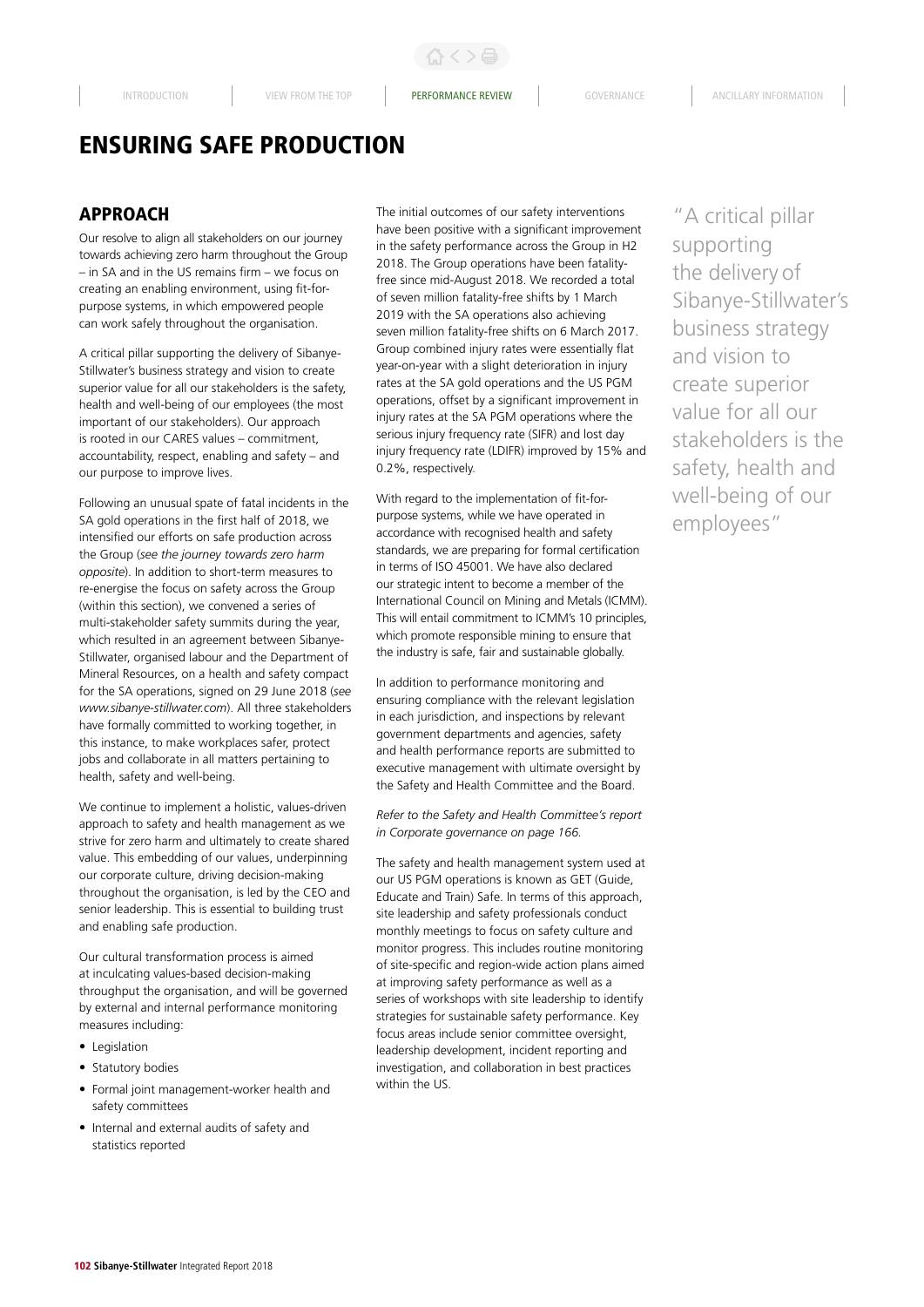#### THE JOURNEY TOWARDS ZERO HARM

Our all-inclusive process to make workplaces safer determines the strategic thrusts and specific actions necessary to reduce employees' exposure to risk.

For us, in an enabled environment, risk exposure is reduced by consistent, constant attention to maintaining a safe workplace with the required equipment, tools and material that empower every person to deliver sustainable, safe production.

Empowered people, in our context, refers to the required number of trained people who apply the relevant standards and procedures, and execute the work safely. To enable this, we make fit-for-purpose systems available to our people. We subscribe to relevant international best practice principles and integrated systems with a view to ISO 45001 certification in the longer term.

Empowered people are also healthy and well. To this end, we also have systems and procedures that address occupational health, in particular, and well-being.

As part of our journey to zero harm, a Virtual Centre of Excellence in Innovative Mining Safe Production has also been created so that 19 tertiary institutions worldwide can share their specialist competencies, including but not limited to mining-related safety and health, human factors, risk management, training modernisation, mining-related seismicity and sustainability concepts.

Furthermore, the Global Safe Production Advisory Panel, composed of a group of leading academics, was formed in 2018 with a mandate to provide international insight, best practice and expertise towards continuous advancement of safe mining.

#### **Global Safe Production Advisory Panel**

The aims of the panel are to:

- Review and validate Sibanye-Stillwater's safe production processes and procedures
- Provide forward-looking advice to the Board and management in their view through their university's proprietary work in emerging safe production issues
- Contribute to the organisation's strategic safe production, and health, safety and wellness direction and goals
- Contribute their expertise, insight, ideas and experiences in helping shape strategy for the Sibanye-Stillwater Centre of Excellence with focus on innovative mining and safe production to establish a safety resource website and oversee other related company initiatives

The panel, which will meet at least twice a year, comprises:

- Dr Kobus de Jager (Chairman of the panel and Senior Vice President at Sibanye-Stillwater)
- Prof Priscilla Nelson (Department Head: Mining Engineering, Colorado School of Mines, US)
- Prof Neville Plint (Director: Sustainable Minerals Institute, University of Queensland, Australia)
- Prof Ian Jandrell (Dean: Faculty of Engineering and Built Environment, University of the Witwatersrand, South Africa)
- Vic Pakalnis (President and CEO: MIRARCO Mining Innovation, Laurentian University, Canada)
- Prof Jürgen Kretschmann (President: TH Georg Agricola University of Applied Sciences, Germany)

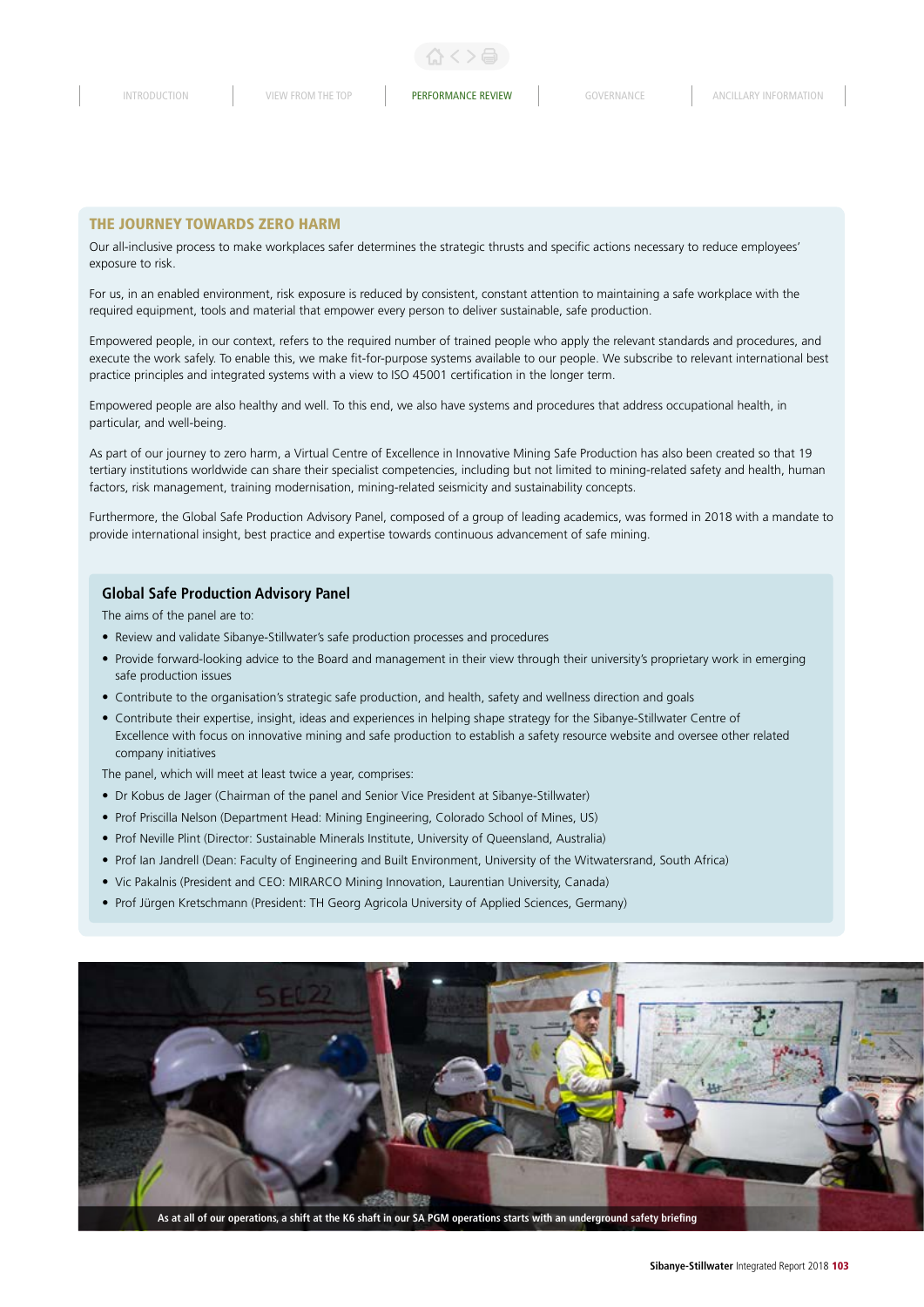# ZERO HARM STRATEGIC FRAMEWORK



Our Zero Harm Strategic Framework has been developed in collaboration with organised labour and the Department of Mineral Resources in South Africa through a series of multi-stakeholder safety summits convened during 2018.

The foundation of our model is the continued emphasis on our CARES values as the basis for decision making. Engaged leadership at all levels of the organisation drives a valuesdriven culture by living these values and making values-based decisions.

"Engaged leadership at all levels of the organisation drives a valuesdriven culture by living these values and making values-based decisions"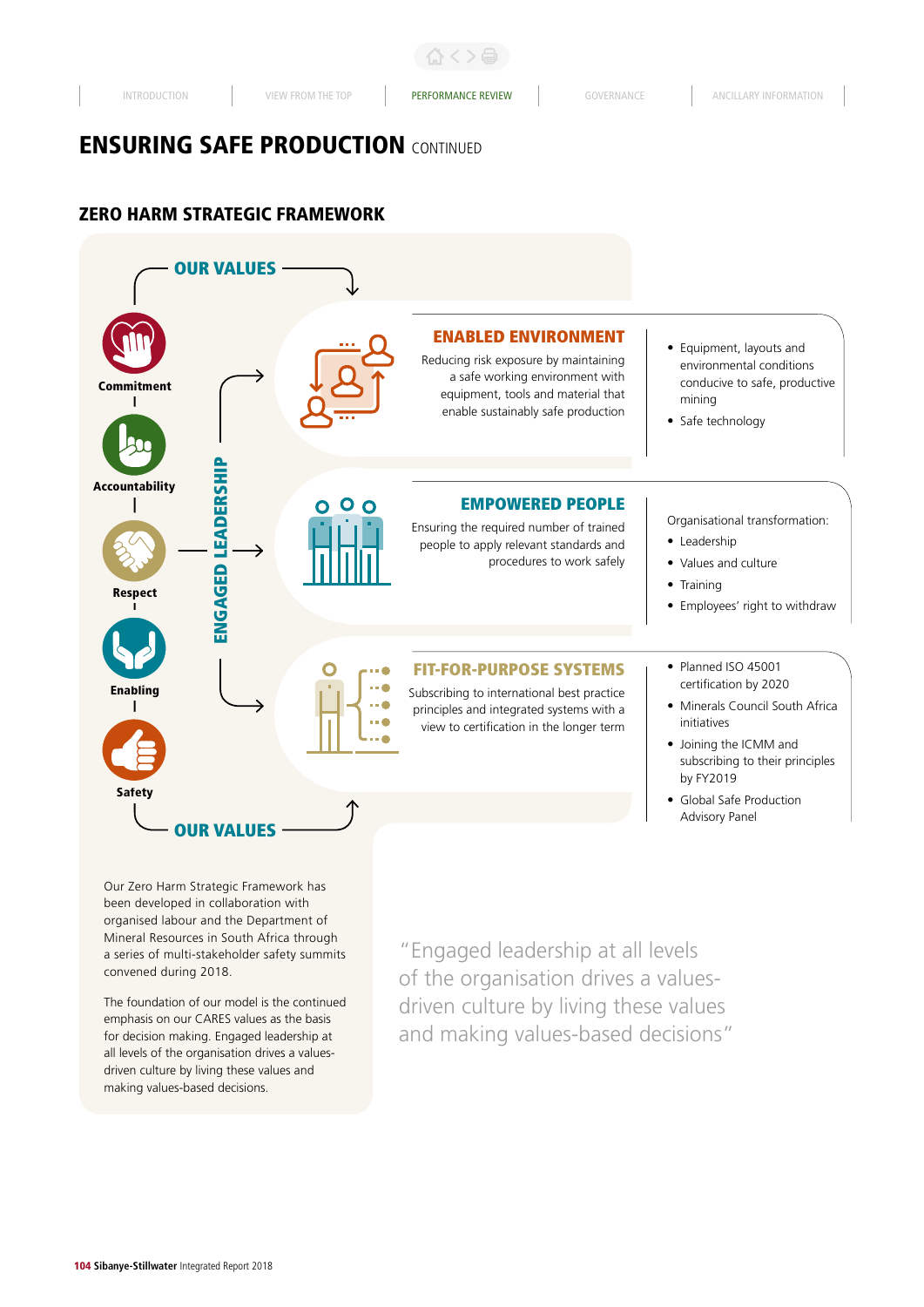INTRODUCTION VIEW FROM THE TOP **PERFORMANCE REVIEW** GOVERNANCE ANCILLARY INFORMATION

ひくと目

# PERFORMANCE

Our safety performance at our SA operations was markedly different from the first to the second half of 2018. The first six months of the year were scarred by an increase in fatalities. Regrettably, in 2018 we lost 24 (2017: 11) lives at the SA operations – 21 fatalities (2017: 9) at our SA gold operations and three (2017: 2) at our SA PGM operations.

The increase in fatalities at our SA gold operations in H1 2018 was mainly due to two anomalous incidents: a seismic event at Driefontein's Masakhane shaft on 3 May 2018 during which seven employees were fatally injured, and the unauthorised entry of a crew into a barricaded area, which was also closed off by a ventilation door at Kloof's Ikamva shaft, contrary to company policies, on 11 June 2018 where five employees succumbed to heat-related issues.

Another event that received media attention on 31 January 2018 was the loss of power to the Beatrix operations due to an unusually severe

storm, which damaged the main and ancillary Eskom electricity supply to the operations. The situation was well-managed and there were no injuries resulting from the incident. Employees were brought to a safe environment underground at Beatrix 3 shaft where they were fed, hydrated and monitored until power was restored before they were hoisted to surface.

*Refer to our previous 2017 integrated annual report (page 89) and the related fact sheet at www.sibanyestillwater.com* 

The competent and orderly response by our management emergency medical services, supported by emergency rescue teams throughout the industry, again proved their preparedness and disaster-management capabilities.

**Remedial action:** Immediately after any serious accident, an investigation is conducted in terms of the Mine Health and Safety Act (MHSA) and remedial action is implemented.

"Our safety performance was markedly different from the first to the second half of 2018"

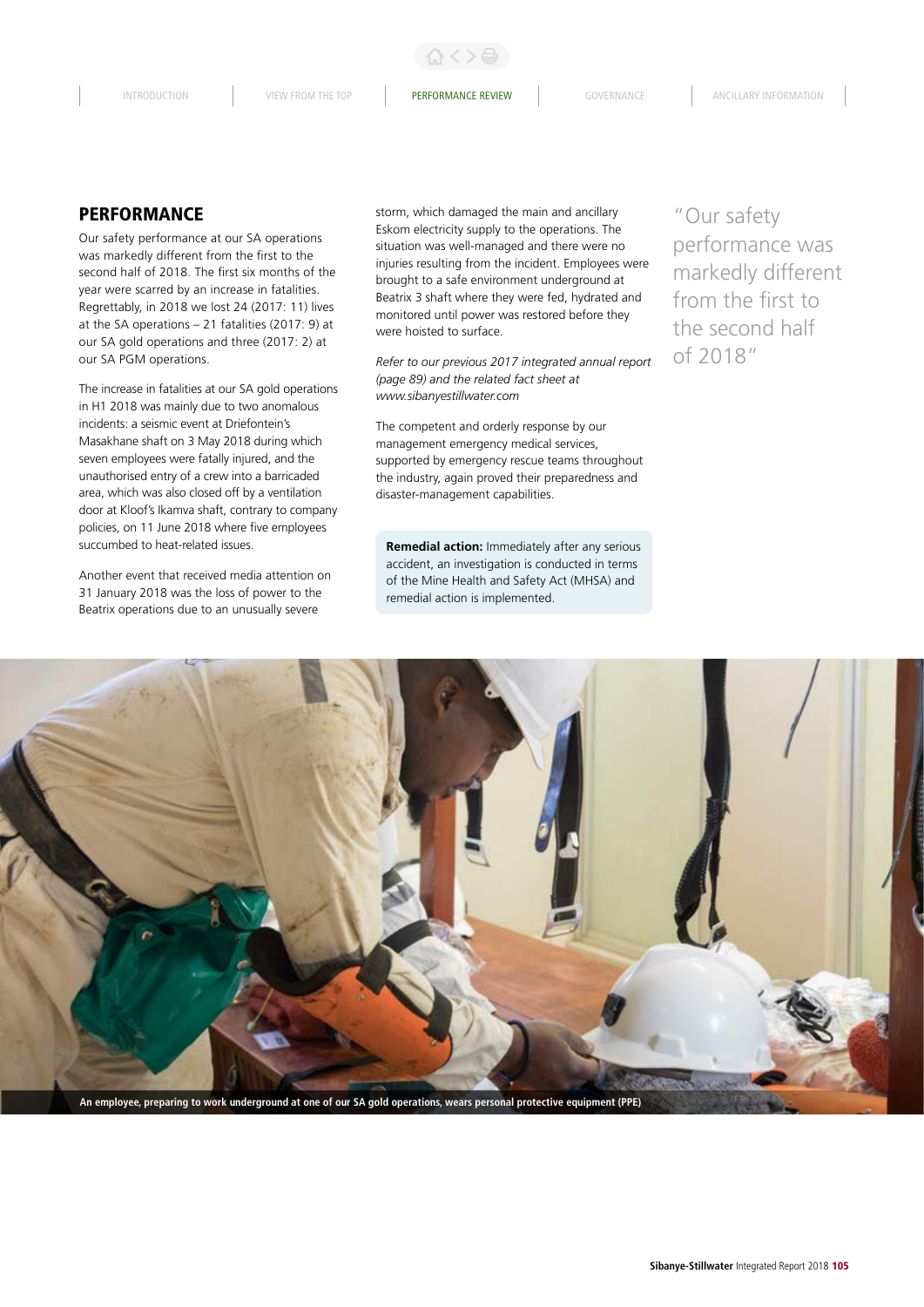## IN MEMORIAM

The Board and management of Sibanye-Stillwater extend their deepest condolences to the families, friends and colleagues of our employees and contractors who lost their lives in the line of duty during the year.

| <b>Date</b> | <b>Operation</b>           | <b>Name</b>                     | <b>Occupation</b>             | Incident                           |  |
|-------------|----------------------------|---------------------------------|-------------------------------|------------------------------------|--|
|             | Kloof 4 (Ikamva)           | Chicco Elmon Dube               | Winch Driver                  | Fall of ground                     |  |
| 12 February |                            | Solly Ngobeni                   | Team Leader                   |                                    |  |
|             | Driefontein 1 (Masakhane)  | Matela Mating                   | Tramming Miner                | Mud rush                           |  |
| 17 February | Driefontein 10 (Thabalang) | Zanempi Mncwazi                 | <b>Electrical Assistant</b>   | Electrocution                      |  |
| 28 February | Kroondal K6                | Otshepeng Ernest Ramosito       | <b>Steel Fixer</b>            | Struck by conveyor structure       |  |
| 24 March    | Rustenburg Khuseleka 1     | Ntokozo Elias Ntame             | Winch Operator                | Scraper winch-related              |  |
| 21 April    | Driefontein Ya Rona        | Mlungisi Vukuthi                | <b>Construction Assistant</b> | Fall of ground                     |  |
|             |                            | Luke Bongumusa Mngomezulu       | Special Team Leader           |                                    |  |
|             |                            | Baptista Paulino Cuambe         | Winch Operator                |                                    |  |
|             | Driefontein 1 (Masakhane)  | X-Mas Madikizela                | Rock Drill Operator           |                                    |  |
| 3 May       |                            | Mbulelo Albert Songowa          | Rock Drill Operator           | Seismic event                      |  |
|             |                            | Thabo Abram Ntsekhe             | Rock Drill Operator           |                                    |  |
|             |                            | Nkosiphendule Dudlela           | Rock Drill Operator           |                                    |  |
|             |                            | Luis Ernesto Lumbe Gazala       | Winch Operator                |                                    |  |
|             |                            | Lingani Innocent Mngadi         | Shift Boss                    |                                    |  |
|             | Kloof 4 (Ikamva)           | Lakhi Msada                     | Rock Drill Operator           |                                    |  |
| 11 June     |                            | Mthokozisi Msutu                | Winch Operator                | Heat-related                       |  |
|             |                            | Cedrick Nkuna                   | Winch Operator                |                                    |  |
|             |                            | Kholekile Phelile               | Rock Drill Operator           |                                    |  |
| 15 June     | Driefontein (Hlanganani)   | Thokozani Tembe                 | Winch Operator                | Fall of ground                     |  |
| 26 June     | Driefontein (Khomanane)    | Bhekithemba Thembinkosi Ndabeni | Winch Operator                | Scraper winch-related              |  |
| 18 July     | PGM Surface Operations     | Grace Mlambo                    | Train Driver Assistant        | Struck by locomotive<br>on railway |  |
| 5 August    | Kloof (Hlalanathi)         | Philemon Mngakana               | Contractor                    | Heat-related                       |  |
| 25 August   | <b>Beatrix North</b>       | Morapedi Patrick Kalane         | Stope Team Labourer           | Fall of ground                     |  |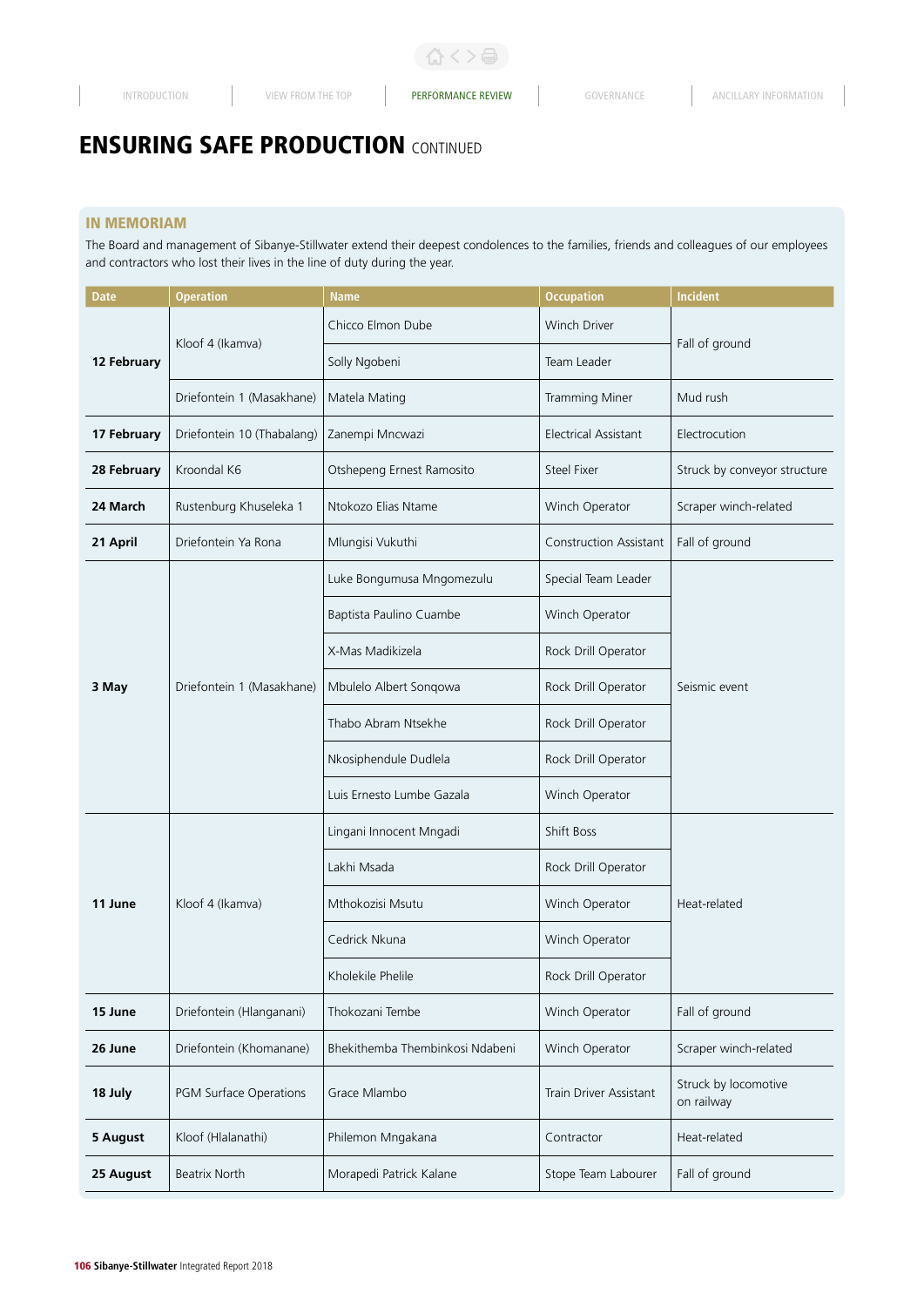3.99 3.40

3.88 3.70

14 15 16 17 18 18H1 18H2

4.68

 **Serious injury frequency rate (Group)**

4.16 3.57







**Fatal injury frequency rate (Gold operations)**



# CARING FOR AFFECTED PEOPLE

In line with our values and our duty of care, financial and psychological assistance is provided to the families of our deceased colleagues, including counselling, funeral funds, education of children until tertiary level, employment of a family member and visits by Human Resources (HR), as well as health and safety stewards.

*For more information on support of injured employees and families of deceased colleagues, see Matshediso Programme in superior value for the workforce*

#### **Safety performance**

| 2018         |             | 2017       |           | 2016                                                                  |            | 2015                | 2014          |                                                                   |            |           |                   |                                  |
|--------------|-------------|------------|-----------|-----------------------------------------------------------------------|------------|---------------------|---------------|-------------------------------------------------------------------|------------|-----------|-------------------|----------------------------------|
| <b>Group</b> | <b>US</b>   |            | <b>SA</b> |                                                                       | $2$ US     |                     | 15A           | Group                                                             |            | <b>SA</b> | <b>SA</b>         | <b>SA</b>                        |
|              |             |            |           |                                                                       |            |                     |               |                                                                   |            |           |                   | operations                       |
|              | <b>PGM</b>  | <b>PGM</b> | Gold      |                                                                       | <b>PGM</b> | PGM                 | Gold          |                                                                   | <b>PGM</b> | Gold      |                   | Gold                             |
| 24           | $\bf{0}$    | 3          | 21        | 11                                                                    | 0          | 2                   | 9             | 14                                                                | 2          | 12        | 7                 | 12                               |
| 0.16         | $\mathbf 0$ |            |           | 0.07                                                                  | 0          |                     | 0.09          | 0.10                                                              | 0.09       | 0.11      | 0.06              | 0.12                             |
| 5.89         | 9.97        |            |           | 5.78                                                                  |            |                     |               |                                                                   |            |           | 6.74              | 5.87                             |
| 3.70         |             |            |           | 13.57                                                                 |            |                     | 4.12          | 4.16                                                              | 2.88       | 4.42      | 4.68              | 3.88                             |
| 2.69         | 23.94       |            |           | 12.60                                                                 |            |                     |               | 3.85                                                              | 5.72       |           | 3.60              | 3.37                             |
| 263          | <b>NA</b>   | 44         | 219       | 230                                                                   | <b>NA</b>  | 26                  | 204           | 226                                                               | 55         | 171       | 109               | 77                               |
| 545          | <b>NA</b>   | 149        | 396       | 238                                                                   | <b>NA</b>  | 49                  | 189           | 402                                                               | 245        | 157       | 70                | 99                               |
|              |             | operations |           | operations<br>$0.05$ 0.24<br>4.68 6.52<br>7.12 2.20 4.53<br>1.95 2.32 |            | Group<br>operations | 17.80<br>6.28 | operations<br>0.04<br>$4.69$ $16.33$<br>2.59<br>24.65 12.44 12.26 |            | 6.62      | 4.84 6.99<br>3.47 | operations<br>operations<br>Gold |

<sup>1</sup> Restated due to rounding and re-application of Group safety definitions

*2 May to December 2017*

*3 Per million hours worked*

*<sup>4</sup> Also referred to as treat-and-return injury frequency rate (TRIFR), which includes certain minor injuries*

*Note: Group data for 2016 includes the gold and PGM operations from the relevant dates of acquisition during the year while that for 2017 includes the US PGM operations from May 2017*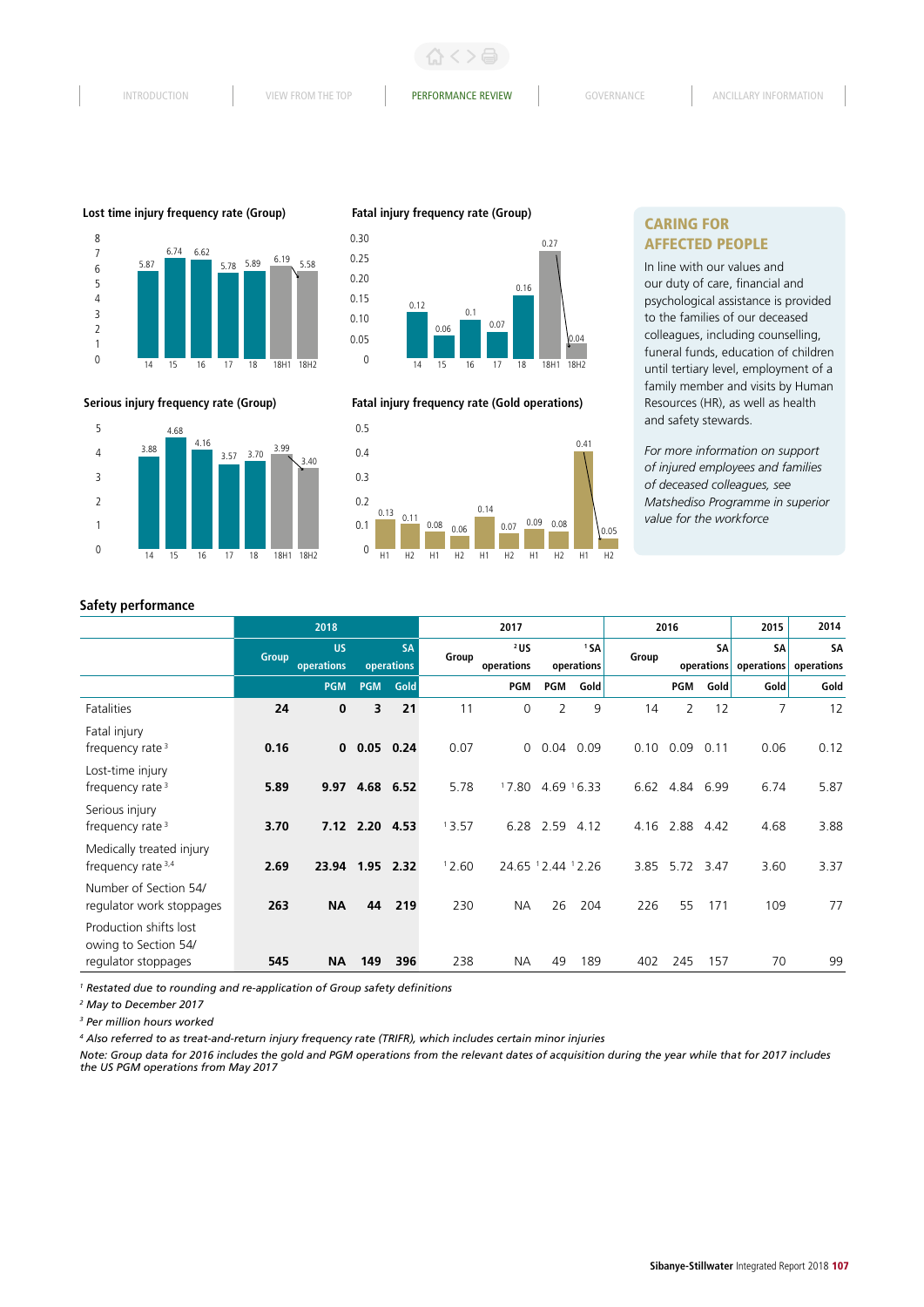## ACHIEVEMENTS IN 2018

During the second half of the year, safety performance improved significantly across the SA operations. By year end, we had achieved an historic record fatality-free period and several fatality-free shift milestones. At Stillwater in the US, operations also recorded a new record low incidence rate of 13.16 per million hours.

## **Our performance in perspective: SA peer comparison1**

|                                      | <b>Serious injury</b> | <b>Serious injury</b><br>frequency rate | Lost time<br>injury | Lost time injury<br>frequency rate | <b>Fatal injury</b> | <b>Fatal injury</b><br>frequency rate |
|--------------------------------------|-----------------------|-----------------------------------------|---------------------|------------------------------------|---------------------|---------------------------------------|
| <b>Company</b>                       | frequency rate        | ranking                                 | frequency rate      | ranking                            | frequency rate      | ranking                               |
| <b>PGM</b>                           |                       |                                         |                     |                                    |                     |                                       |
| Sibanye-Stillwater SA PGM operations | 2.20                  | 2                                       | 4.68                | 3                                  | 0.050               | 4                                     |
| Peer 1                               | 4.25                  | 4                                       | 5.93                | 4                                  | 0.022               |                                       |
| Peer 2                               | 2.83                  | 3                                       | 4.07                | 2                                  | 0.026               | 2                                     |
| Peer 3                               | 1.29                  |                                         | 2.10                |                                    | 0.027               | 3                                     |
| Gold                                 |                       |                                         |                     |                                    |                     |                                       |
| Sibanye-Stillwater gold operations   | 4.53                  | $\overline{2}$                          | 6.52                | 2                                  | 0.24                | 3                                     |
| Peer 1                               | 4.98                  | 3                                       | 8.21                | 3                                  | 0.07                |                                       |
| Peer 2                               | 4.01                  |                                         | 6.22                |                                    | 0.11                | 2                                     |

*1 Rates are per million hours worked*

## FATALITY-FREE SHIFTS (2018)

| +1 million                      | $+2$ million                                       | $+3$ million          | $+4$ million                   | +5 million                                       |
|---------------------------------|----------------------------------------------------|-----------------------|--------------------------------|--------------------------------------------------|
| Khuseleka                       | Thembelani                                         | PGM operations        | Total PGM mining<br>operations | Total Sibanye-Stillwater<br>SA operations        |
| Kroondal mining operations      | Rustenburg mining operations                       | Kloof (Thutukhani)    |                                | PGM surface operations<br>$(12 \text{ million})$ |
| Kroondal operations             | Kroondal East (Kopaneng,<br>Simunye and Bambanani) | Kloof Upper and Cooke |                                |                                                  |
| <b>Total Kloof</b>              | Kroondal surface operations                        | Gold operations       |                                |                                                  |
|                                 | Rustenburg operations                              | Kopaneng              |                                |                                                  |
|                                 | Gold operations                                    |                       |                                |                                                  |
| Total Driefontein               | BMU1<br>(North and South shafts)                   |                       |                                |                                                  |
| Bambanani (D6 shaft)            | <b>Beatrix</b>                                     |                       |                                |                                                  |
| Sibanye-Stillwater Gold         | Driefontein (Ya Rona shaft)                        |                       |                                |                                                  |
| Beatrix North (3 shaft)         | Total plants and concentrators                     |                       |                                |                                                  |
| Care and maintenance operations | Simunye                                            |                       |                                |                                                  |
| Simunye and Bambanani           | US PGM operations                                  |                       |                                |                                                  |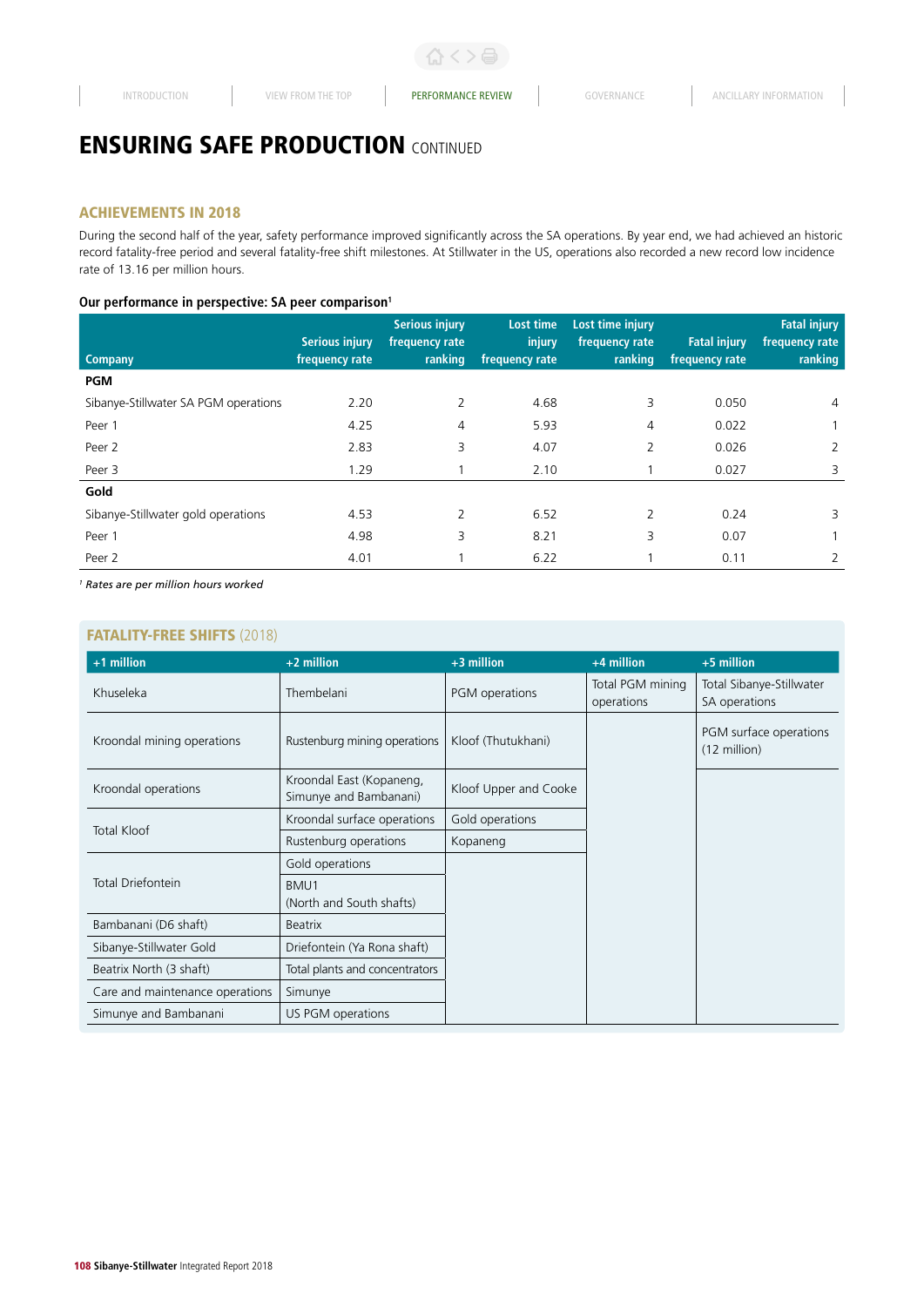INTRODUCTION VIEW FROM THE TOP **PERFORMANCE REVIEW** GOVERNANCE ANCILLARY INFORMATION

# MINESAFE INDUSTRY AWARDS 2018

## **Year-on-year safety improvements**

For an improved year-on-year total injury frequency rate, our gold operations received MineSAFE awards:

- **1st** Kloof's Thutukhani shaft
- **3rd** Driefontein's Pitseng shaft
- **8th** Kloof's Masithembe shaft

#### **Best in Class Safety Award**

With the total injuries of each participating unit converted into a total injury frequency rate, our SA PGM operations received a Best in Class Safety Award:

• **5th** Sibanye-Stillwater Chrome Tech (Michael Kungoane)



**At our US PGM operations, an employee prepares to work safely during his shift**

#### SHORT-TERM INITIATIVES

An intensive programme, initially implemented in November 2017, to promote responsible application of the provisions of Section 23 of the MHSA, and which affords employees the right to withdraw from unsafe working conditions, was relaunched in 2018.

To address the distressing spate of anomalous fatal incidents in 2018, specific short-term initiatives were implemented enhance safety performance.

One of these short-term initiatives was a review of our organisational culture and leadership methods to ensure that safety is top of mind in decision-making, at all levels, and to reinforce that all decisions are informed by our CARES values. In addition, at mid-year, the safety performance weightings in management's remuneration packages were reviewed and adjusted (*see Remuneration report on page 176*).

Specific initiatives included:

- Internal and Minerals Council safety day stoppages with signed team pledges
- Additional capacity building of safety representatives and shift bosses
- Introduction of a dedicated anonymous safety hotline
- Introduction of cardinal rules
- 90-day intensive care sessions including communication at all supervisory levels
- Industrial theatre
- Visible felt leadership and crush initiatives with face-to-face interactions when people are coming on shift (current safety message relayed or re-emphasised)
- Mass meetings with all shifts
- Cross audits between different sections (discipline leads from other shafts perform audits in other areas to share best practice)
- Close-out A hazards
- Focus on top five causes of accidents and review of critical controls
- Increased alcohol testing at all access points
- Appointment of psychological counsellors to support employees dealing with relevant matters
- Fatigue management
- Review of bonus schemes for safety officers and supervisors to further promote safe behaviour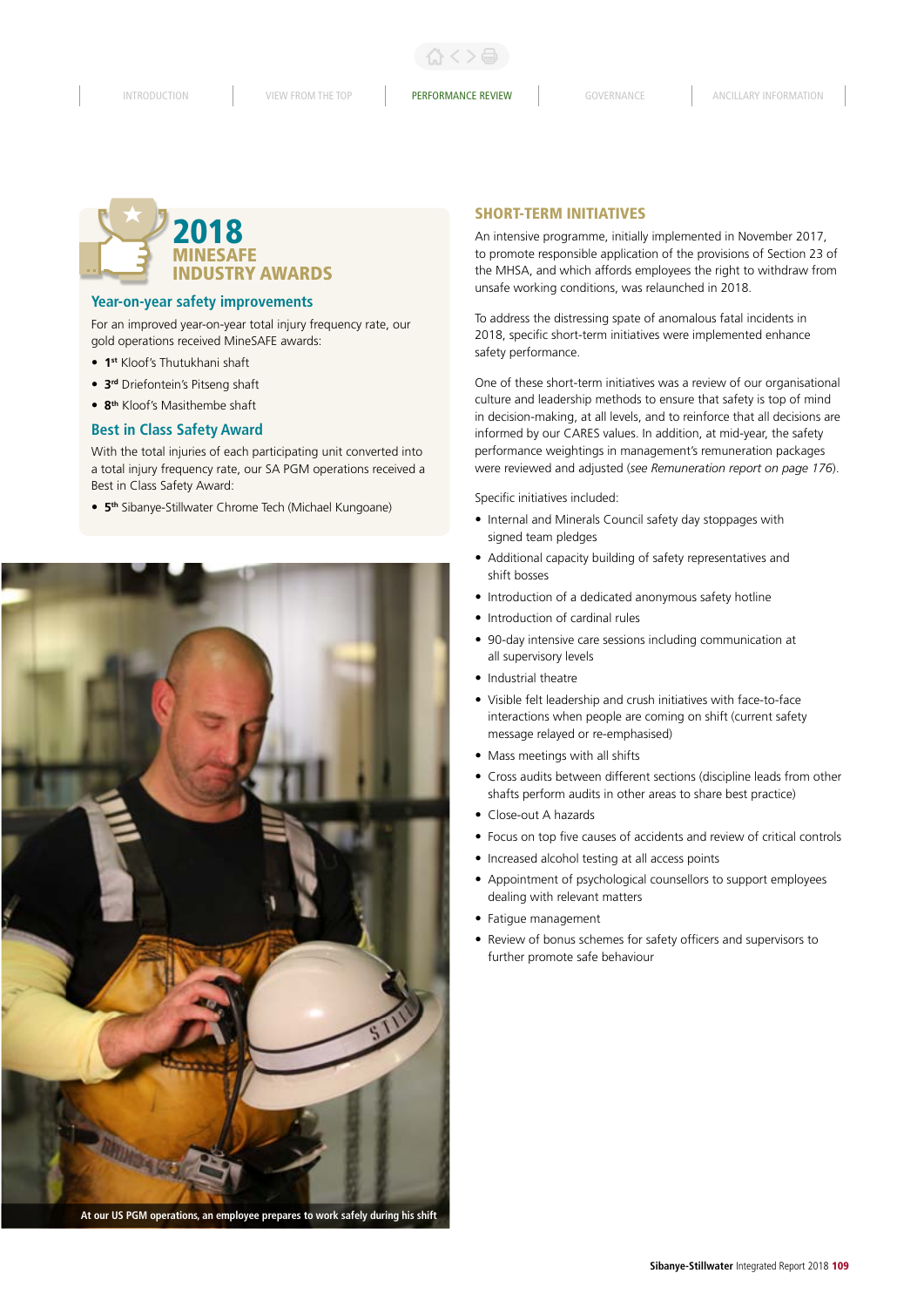# MULTI-STAKEHOLDER SAFETY AND HEALTH SUMMITS

Three multi-stakeholder safety and health summits – in May, June and August 2018 – were attended by representatives of organised labour, the Department of Mineral Resources and senior management. These summits addressed concerns raised at the inaugural summit, and other concerns raised by organised labour on safety days, at memorial services and on the shop floor. All stakeholders committed to working together to make workplaces safer, to protect jobs, and to collaborate in all matters related to safety, health and well-being.

The Department of Mineral Resources, the Association of Mineworkers and Construction Union (AMCU), the National Union of Mineworkers (NUM), United Association of South Africa (UASA) Solidarity and management signed a pledge:

"As organised labour, the Department of Mineral Resources and the management of Sibanye-Stillwater, we acknowledge the parties' statutory obligation and workers' right that our destiny is shared and commit ourselves, through constructive, transparent collaboration and compliance, to achieving zero harm"

The summits were convened to align stakeholder expectations with internal initiatives and were intended to embed an organisational culture that supports safe production. The recurring themes noted by the safety working group were people, systems and the environment. Implementation task teams were formed, comprising four representatives each from management and organised labour, who visit sites to monitor progress and provide feedback on the organisational culture transformation, values alignment, leadership development, effective communication, high impact training and safe production issues (as illustrated in the safety summit work streams below).



### RISK MANAGEMENT

As integrated risk management is an essential component of the Sibanye-Stillwater safe production approach, we have increased the use of the bow-tie methodology to enhance critical risk controls.

#### **SA gold operations**

The number of safety-related stoppages at the SA gold operations increased from 204 Section 54s in 2017 to 219 in 2018. Of the 219 Section 54s, 108 were as a result of mass audits by the Department of Mineral Resources.

With low frequency of accidents when they do occur but with high consequences, the top risks in the SA gold operations include seismicity, rock mass failure, vertical transport, rail-bound transport and heat.

Tools, equipment and material were the main contributors to injuries at our gold operations in 2018, representing 25% (2017: 23%) of total injuries. Fall of ground-related injuries accounted for 19% (2017: 17%) of the total. It was encouraging to note an improvement of over 50% (102 to 46) in injuries related to rail-bound equipment as we continue to focus on the following:

- Engagement with stakeholders through safety and health roadshows and awareness campaigns
- Upholding compliance through training
- Converting rail-bound equipment safety devices and no-repeat solutions by engineering out the risk with effective coupling pins, re-railing devices and speed indicators
- Rail inspection and maintenance management system strategy (maintenance programme/ schedule for rails and switches)
- Critical learning and close-outs (improving the quality and speed of close-outs and lessons learnt through the safety system)

"In the interests of safety, management continues to focus on key areas of mobile equipment inspection and maintenance"